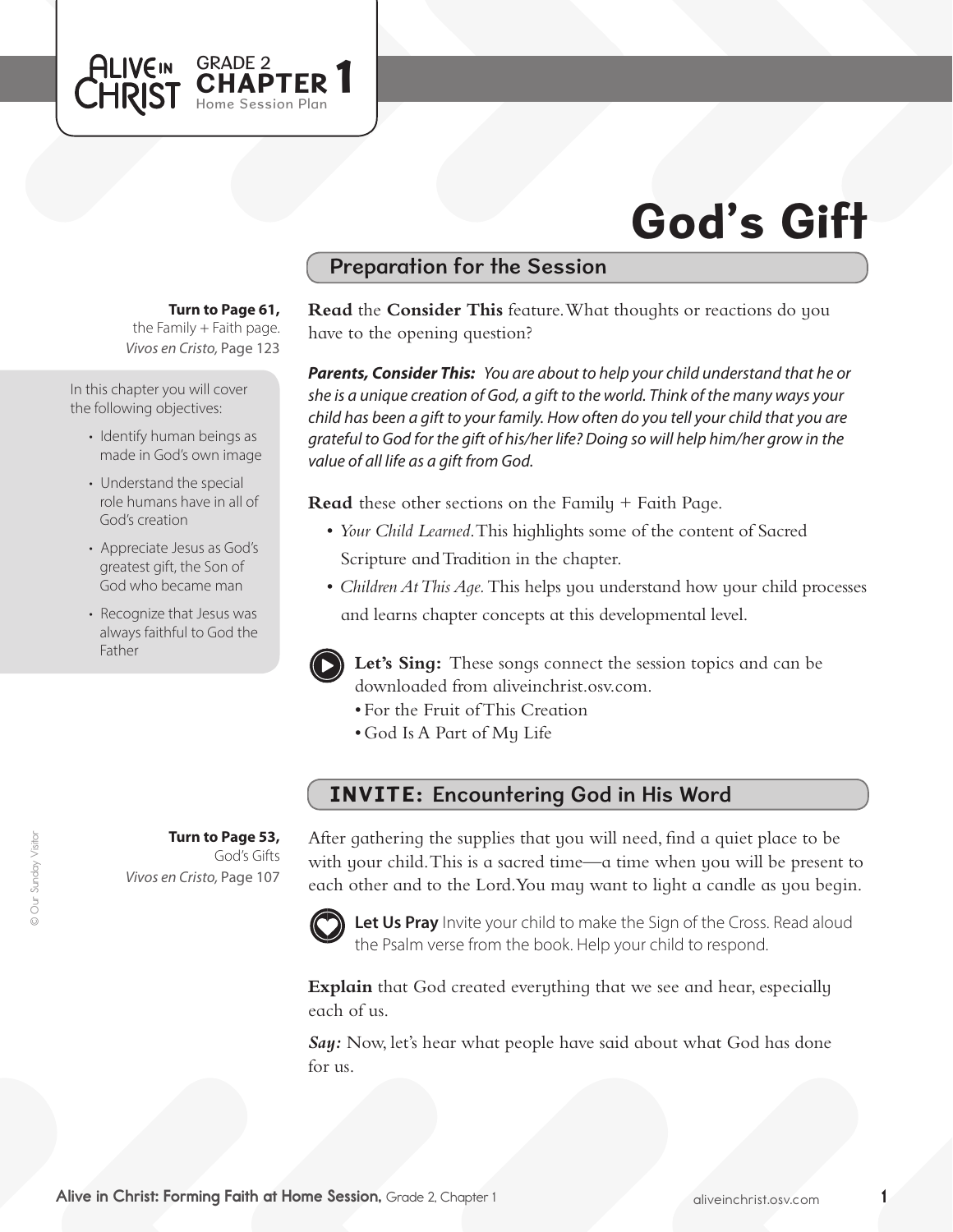**Guide** your child through the Preparing for God's Word Ritual you learned in the Introduction Session or play Track 1 of the Songs of Scripture CD.

- Proclaim God's Word in the Parchment Paper box on the page.
- Maintain several moments of silence.
- Ask: What did you hear God say to you today?

**Invite** your child to respond and also share what you heard.

Now, look at the *What Do You Wonder?* box.

*Say:* We learn from stories when people tell us what happened before we were born. We share the stories that we hear from other people as we listen to their story, too.

**Share** one of your favorite stories about a relative your child knows.

Ask: What did you learn about \_\_\_\_\_\_\_ through that story?

**Have** your child read the questions in the box and respond. Prompt what else they might wonder about God's life and love and how he shares them with us.

### DISCOVER: Learning God's Truth

**Turn to Page 54,** Praise and Thanks *Vivos en Cristo,* Page 109

> **Turn to Page 55,**  In God's Image

*Vivos en Cristo,* Page 111

**Read** aloud the first paragraph. Have your child find the word **psalms**  and then move to the Catholic Faith Words box. Ask your child to read the definition there.

**Read** the rest of the page and discuss why David was grateful that people had been made in God's image.



**Do** the gold-star activity.

Together **find** the other Catholic FaithWord on the page and read the definition.

**Read** the paragraph and tell your child you can guess what things in God's creation he or she loves the most. Guess two or three things. (You may want to guess wrong once or twice.)



**Proclaim** God's Word in the Parchment Paper box or play the song "How Awesome is your Name" from the Songs of Scripture CD, Track 11.

• Have your child recall a time when they took care of something in God's creation.

**Turn to Page 56,** The Son of God *Vivos en Cristo,* Page 113 **Ask** your child to tell you what they already know about Jesus. Now ask, "Why is Jesus God's greatest gift?" (He came to show us God's love and to save us from sin. Because of Jesus we can live forever with God in Heaven.)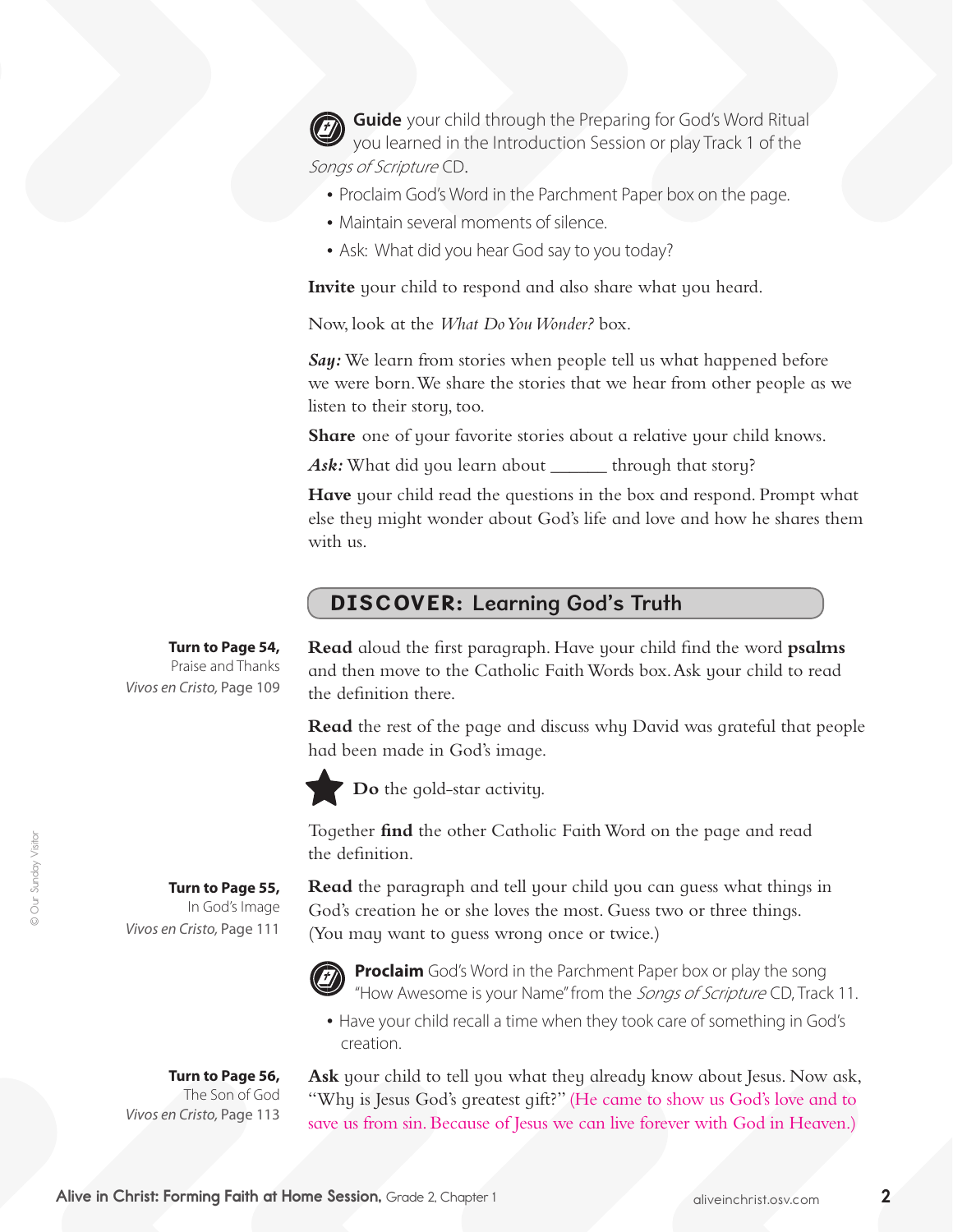**Read** the first two paragraphs then discuss how Jesus is different from humans.

**Explain** that Jesus lived a very long time ago and that he was human just like us, except for one thing: Jesus never committed sin.

**Have** your child read the last paragraph.

- Reinforce that Jesus is the Son of God. He is God's greatest gift to us, and he is both human and divine.
- Discuss the question at the end of the text. (Play with friends, do chores, take walks)

**Direct** your child to the Catholic Faith Words box and name the two highlighted words. Review the definitions and talk about where they may have heard these words before.

**Have** your child read aloud the two paragraphs.

**Turn to Page 57,** Alike but Different *Vivos en Cristo,* Page 115

> **Turn to Page 58,**  Our Catholic Life

*Vivos en Cristo,* Page 117

Ask how Jesus is different from other humans. (He is God's Son. He is God.He is divine.)



**Read** the directions for the Connect Your Faith activity. Use red, blue, green, and yellow crayons to complete the activity.

*Parents, Consider This: One of the unique things about our planet is that the harmony, which God intended for the created world, results from the diversity of beings and from their relationships. Now is a good time to help your child understand that diversity in our world is good and made possible by God. Just as all flowers are not the same, all people are different, but all are beautiful. Remind her/him that you expect respectful words and actions towards others because it is our grateful response to God's creation.*

#### LIVE: Living Our Faith

**Discuss** the question, "How do people use what God has created?"

**Summarize** the introductory paragraph.

**Remind** your child that everything is made by God. Even though we may make something ourselves, we are using God's creation as the source.



**Follow** the instructions in the gold-star activity to review and complete the chart.